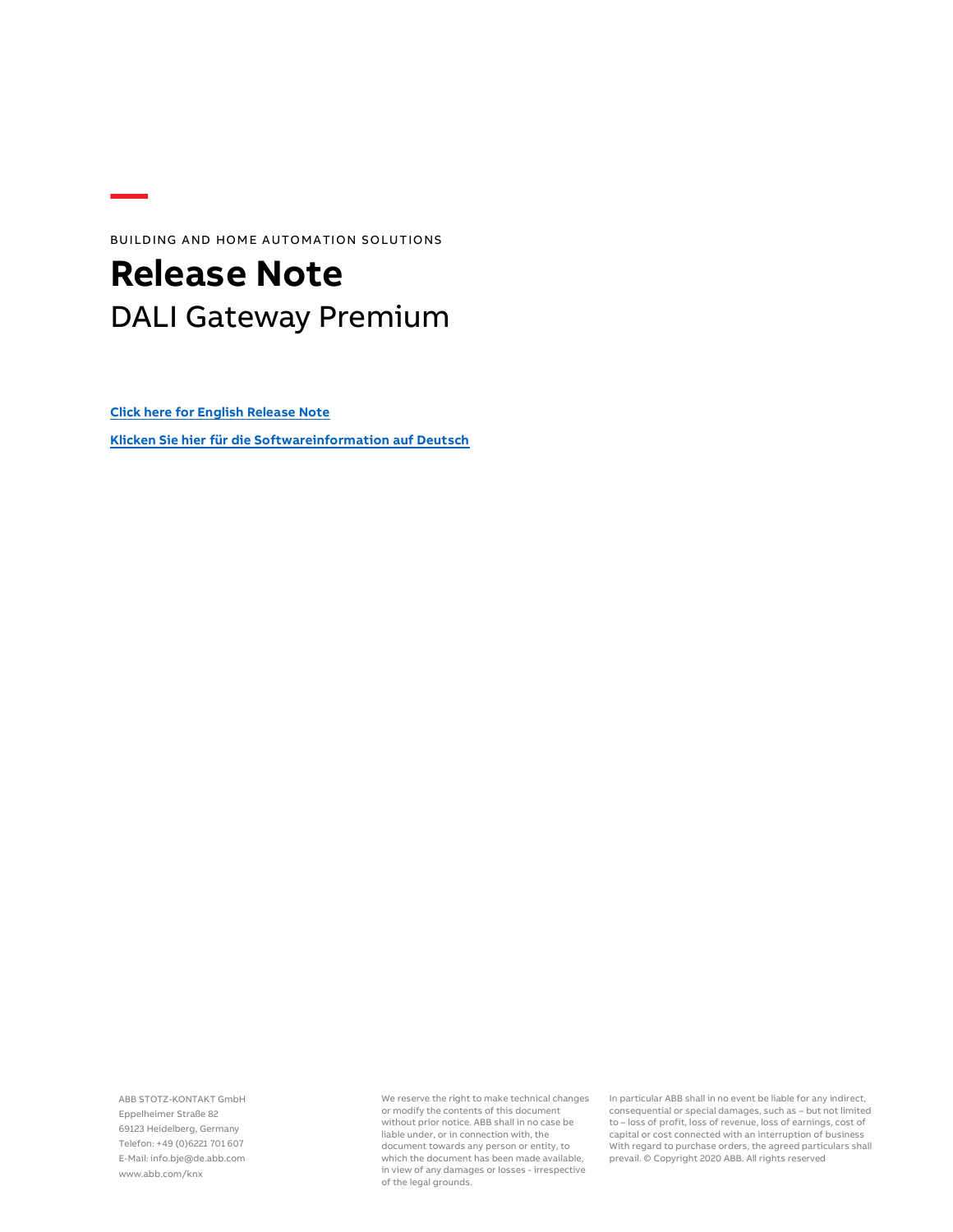### BUILDING AND HOME AUTOMATION SOLUTIONS

# <span id="page-1-0"></span>**Release Note** DALI Gateway Premium

| Product name  | DALI Gateway Premium, 1-/2-fold, MDRC  |
|---------------|----------------------------------------|
| Product type  | DG/S x.64.5.x1                         |
| Order code    | 2CDG 110 273 R00x1, 2CDG 110 274 R00x1 |
|               |                                        |
| Latest change | ETS Application Update 01/07/2021      |
|               | Firmware Update 01/06/2021             |

Current Status:

| <b>Product type</b> | Order code      | Website     | <b>ETS Application</b>       | Firmware                         |
|---------------------|-----------------|-------------|------------------------------|----------------------------------|
| DG/S1.64.5.1        | 2CDG110273R0011 | Link        | DALI Premium 1f/2.0a<br>link |                                  |
| DG/S2.64.5.1        | 2CDG110274R0011 | Link        | DALI Premium 2f/2.0a<br>link | V0.0.16<br>(available in ETS-App |
| DG/S1.64.5.11       | 2CDG110273R0021 | Link        | DALI Premium 1f/2.0a<br>link | "ABB Firmware-Update 2.0")       |
| DG/S2.64.5.11       | 2CDG110274R0021 | <b>Link</b> | DALI Premium 2f/2.0a<br>link |                                  |

NOTE:

We recommend ensuring that devices are always installed and operating using the latest firmware and software versions. Claims for defects or damages due to the use of software or firmware versions that have not been kept up to date will not be accepted.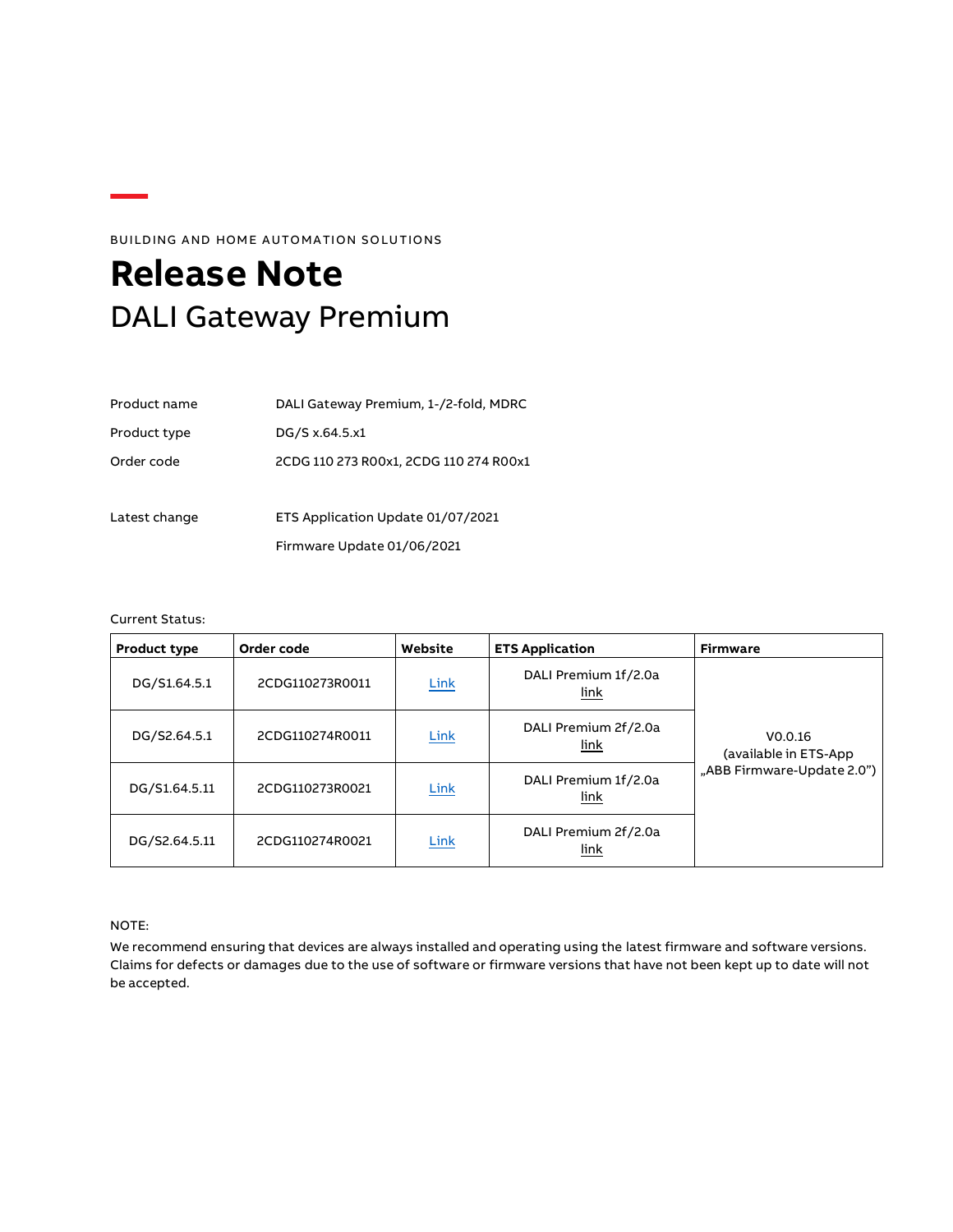ETS APPLICATION Note: For ETS application update please use ETS-App "ABB Firmware-Update 2.0" [\(Technical Bulletin\)](http://search.abb.com/library/Download.aspx?DocumentID=9AKK107680A9015&LanguageCode=en&DocumentPartId=EN&Action=Launch)

Ē,

| <b>Product Type</b> | Version | <b>Since</b> | <b>Updates and Release Notes</b>                                                                                                                                                                                                                                                                                                                                                                                                                                                                                                                                                               |
|---------------------|---------|--------------|------------------------------------------------------------------------------------------------------------------------------------------------------------------------------------------------------------------------------------------------------------------------------------------------------------------------------------------------------------------------------------------------------------------------------------------------------------------------------------------------------------------------------------------------------------------------------------------------|
| DG/S x.64.5.x1      | 2.0a    | 01/07/2021   | It is possible to downgrade Application from V2.0a to V1.4 with<br>ETS App "ABB Update copy convert". Otherwise, the information<br>on V2.0 remains valid.                                                                                                                                                                                                                                                                                                                                                                                                                                     |
| DG/S x.64.5.x1      | 2.0     | 01/06/2021   | <b>IMPORTANT!</b><br>When the application V1.x is updated to V2.0, the DALI group<br>assignments are lost.<br>- With i-bus® Tool a "conflict in DALI groups" is displayed<br>- Press "use DALI device values"<br>- Restart the gateway (KNX bus reset, download or ETS reset)<br>DALI group assignments are available again in the gateway.                                                                                                                                                                                                                                                    |
|                     |         |              | <b>New Functions:</b><br>- DT8 color control: RGB, RGB(W), HSV and HSV(W)<br>- operation via ballast, group and scene commands<br>- Color can be controlled via 1-byte single-color, 3- or 6-byte<br>combined color group objects<br>- 4 independent sequences per DALI output<br>Operating time per ballast/group<br>- Load shedding (DTP 236.001)<br>- Name of ballast/group will adopted to the name of group object<br>and parameter page<br>- HCL and Dim2Warm status available via KNX                                                                                                   |
|                     |         |              | <b>Optimizations:</b><br>- Process to clear DALI double addresses<br>- Scenes/Sequencer parametrization via ETS table<br>- Operation with emergency light switch: Brightness value is<br>updated<br>- Support of switchable emergency lights<br>- Manual operation now has the highest priority, to switch<br>DALI participants without DALI address via manual operation<br>- Parameter Brightness value when switching on: Option "off"<br>removed<br>- The burn-in function can no longer be started via ballast/group<br>group objects, but via i-bus® Tool or group objects of the output |
|                     |         |              | Together with i-bus® Tool version > $1.9.43.0$ :<br>- Color values RGB(W) and HSV/W) can be tested and displayed<br>- Device monitoring/fixing of individual single DALI participants<br>- Start/stop Burn-in function of DALI ballasts/groups<br>- Identification (select mode) of emergency converter by<br>function test<br>Brightness level (unselected) option "no change" added                                                                                                                                                                                                          |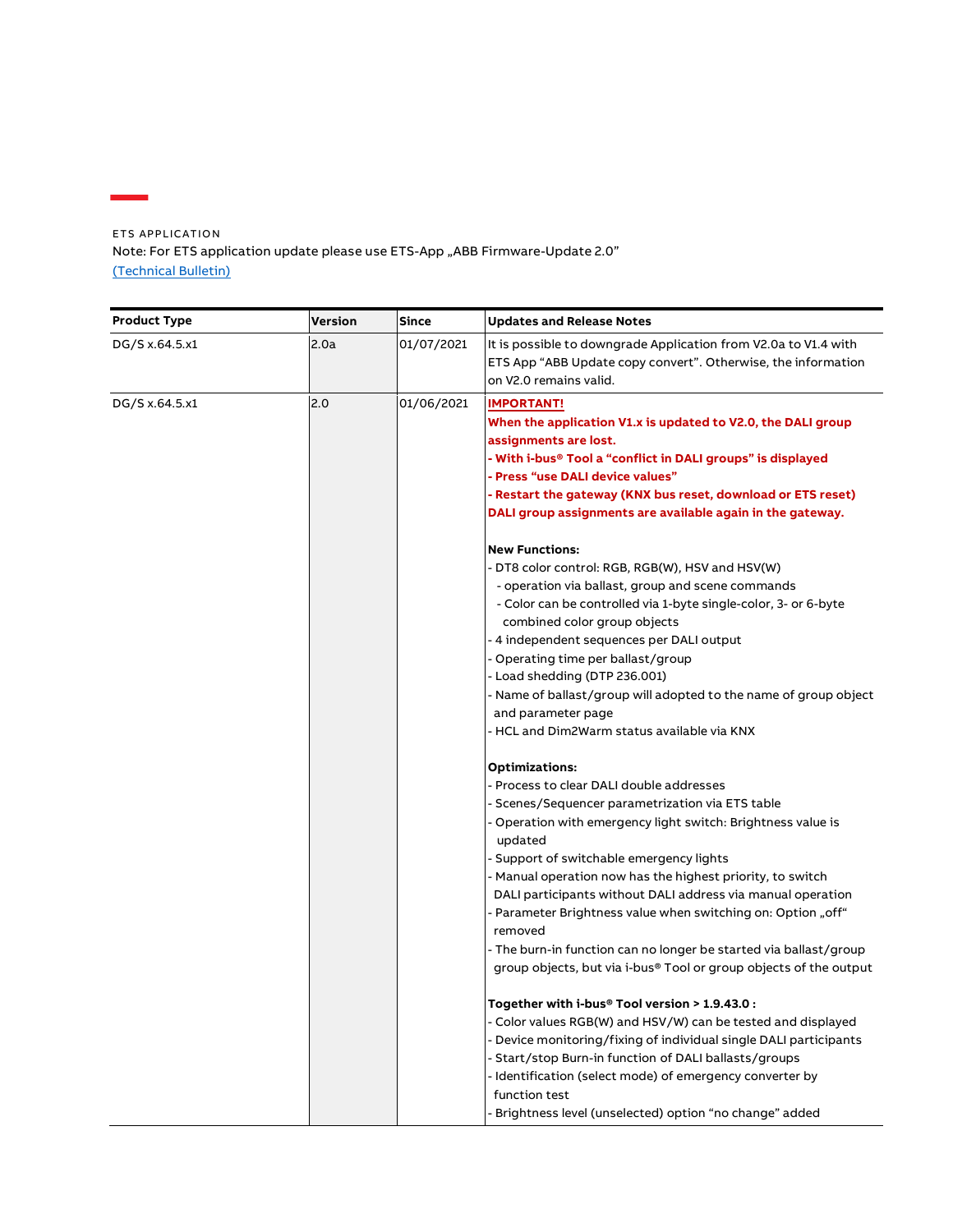| <b>Product Type</b> | <b>Version</b> | <b>Since</b> | <b>Updates and Release Notes</b>                                                                                                                                                                                                                                                                                                                                                                                                                                                                                                                                                                                                                                    |
|---------------------|----------------|--------------|---------------------------------------------------------------------------------------------------------------------------------------------------------------------------------------------------------------------------------------------------------------------------------------------------------------------------------------------------------------------------------------------------------------------------------------------------------------------------------------------------------------------------------------------------------------------------------------------------------------------------------------------------------------------|
| DG/S x.64.5.x1      | 1.4            | 01/03/2021   | The following functions have been optimized:<br>- In HCL mode switch commands are sent without delay.<br>- Start-up behaviour in HCL mode. If there are many participants<br>the start point will be reached smoothly.<br>EVG/Group/Broadcast DALI control logic for using transition<br>times greater than 20 s.<br>Behavior of dimming with Dim2Warm for dimming times > 80 s<br>Control for scenes with colour temperature.<br>Smoother scene start.<br>Dimming behaviour of DALI groups containing DALI switch<br>actuators.<br>Behaviour of i-bus® Tool: When changing the group membership<br>of participants, the transfer of scene values has been improved |
| DG/S x.64.5.x1      | 1.3            | 08/2020      | Incorrect stopping of relative dimming via KNX Dimstop<br>command with several DALI devices<br>Improving the scenes<br>- Improvement of the status messages<br>Rel. Dim-stop command now stops all types of brightness<br>changes (including changes via "Set value" or via scene recall)                                                                                                                                                                                                                                                                                                                                                                           |
| DG/S x.64.5.x1      | 1.2            | 05/2020      | - Incorrect behaviour with parallel dimming via KNX of ballasts and<br>groups<br>Missing KNX-DALI conversion for Dim2Warm, if "DALI/log.<br>Dimming curve" was selected<br>Incorrect handling with staircase lighting function for groups<br>Broadcast function optimised for Dim2Warm<br>Missing deactivation of colour function when a broadcast<br>command is sent via the i-bus® Tool<br>Status message - KNX status improved<br>Priority of manual operation (now lower than lock function)<br>changed                                                                                                                                                         |
| DG/S x.64.5.x1      | 1.1            |              | Not released!                                                                                                                                                                                                                                                                                                                                                                                                                                                                                                                                                                                                                                                       |
| DG/S x.64.5.x1      | 1.0            | 03/2020      | Market Introduction                                                                                                                                                                                                                                                                                                                                                                                                                                                                                                                                                                                                                                                 |

**FIRMWARE** Note: For Firmware Update please use the ETS App "KNX Bus Update" [\(Technical Bulletin\)](http://search.abb.com/library/Download.aspx?DocumentID=9AKK107680A9015&LanguageCode=en&DocumentPartId=EN&Action=Launch)

| Product Type   | Version | <b>Since</b> | Updates and Release Notes      |
|----------------|---------|--------------|--------------------------------|
| DG/S x.64.5.x1 | 0.0.16  | 06/2021      | Improved KNX bus communication |
| DG/S x.64.5.x1 | 0.0.15  | 03/2020      | Market Introduction            |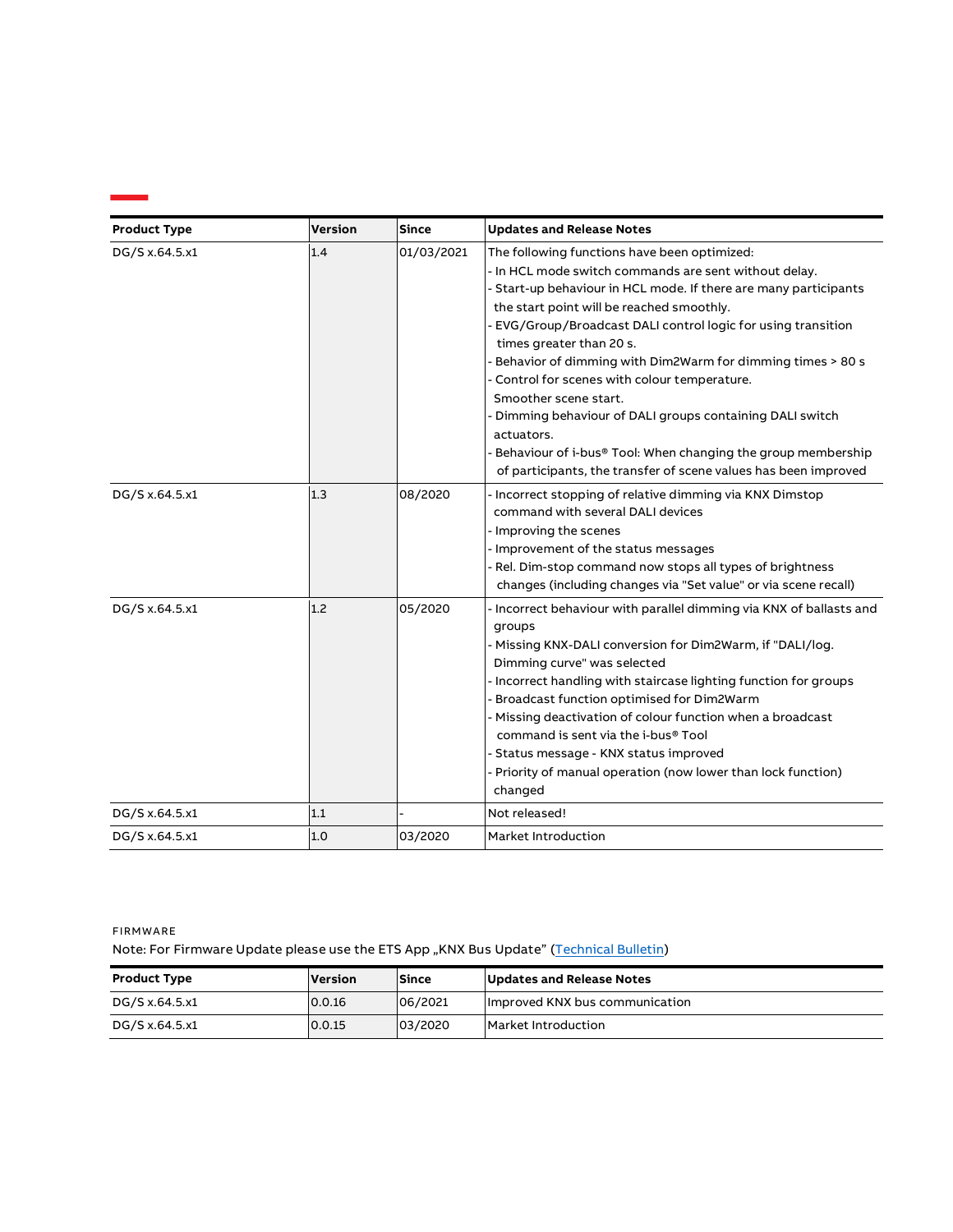<span id="page-4-0"></span>HAUS- UND GEBÄUDEAUTOMATION **Softwareinformation** DALI-Gateway Premium

| Produktname      | DALI-Gateway Premium, 1/2fach, REG     |
|------------------|----------------------------------------|
| Produkttyp       | DG/S x.64.5.x1                         |
| Bestellnummer    | 2CDG 110 273 R00x1, 2CDG 110 274 R00x1 |
|                  |                                        |
| Aktuelle Version | ETS Applikationsupdate 01/07/2021      |
|                  | Firmware 01/06/2021                    |

### Aktueller Status:

| Produkttyp    | <b>Bestellnummer</b> | Webseite    | <b>ETS Applikation</b>       | <b>Firmware</b>                                      |
|---------------|----------------------|-------------|------------------------------|------------------------------------------------------|
| DG/S1.64.5.1  | 2CDG110273R0011      | <b>Link</b> | DALI Premium 1f/2.0a<br>link |                                                      |
| DG/S2.64.5.1  | 2CDG110274R0011      | Link        | DALI Premium 2f/2.0a<br>link | V0.0.16                                              |
| DG/S1.64.5.11 | 2CDG110273R0021      | Link        | DALI Premium 1f/2.0a<br>link | (Verfügbar in ETS-App)<br>"ABB Firmware-Update 2.0") |
| DG/S2.64.5.11 | 2CDG110274R0021      | Link        | DALI Premium 2f/2.0a<br>link |                                                      |

#### BEMERKUNG:

Wir empfehlen Ihnen, immer die aktuellste Softwareversion zu installieren. Ansprüche aus Mängeln oder Schäden aufgrund einer nicht aktuell gehaltenen Softwareversion können nicht geltend gemacht werden.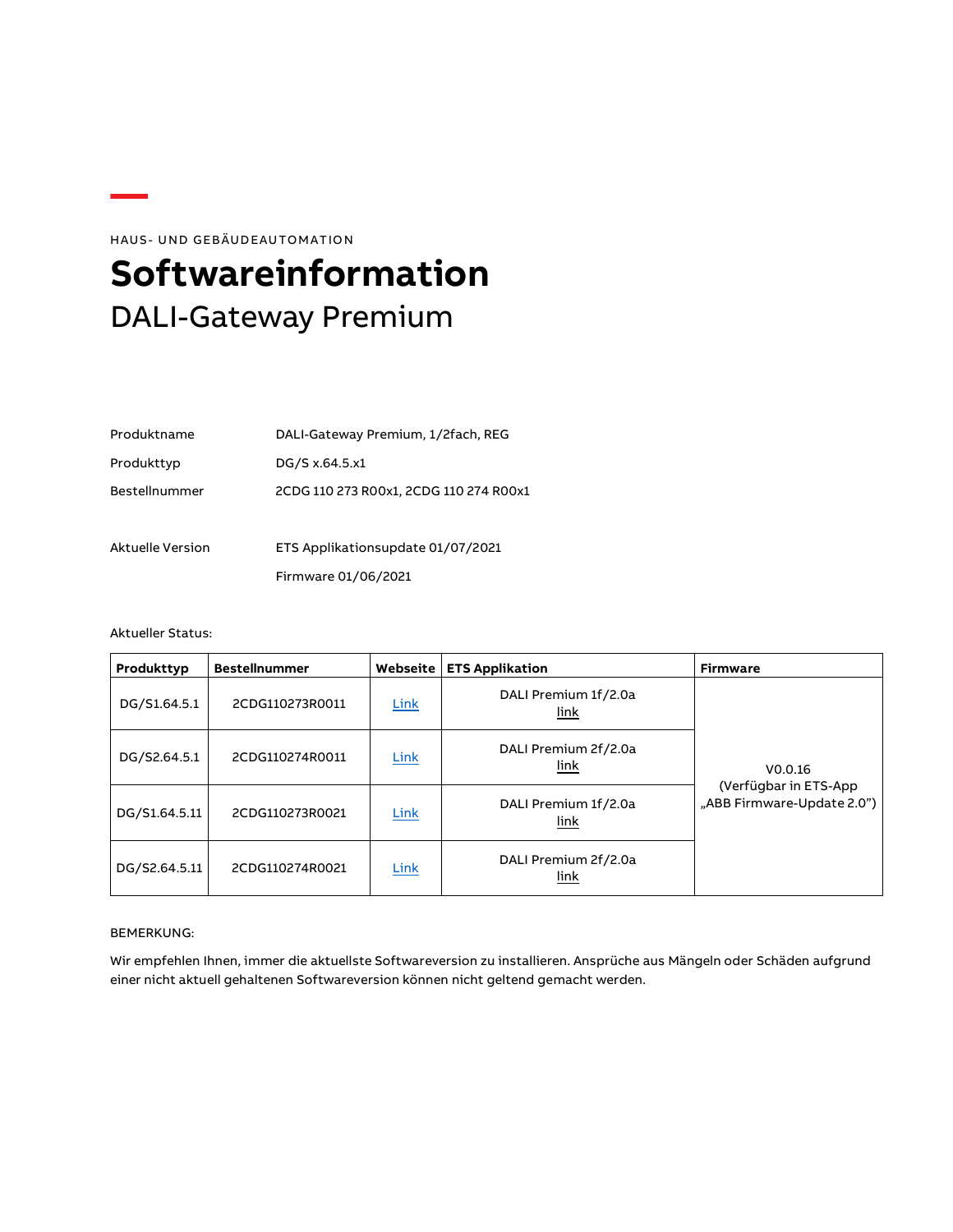ETS APPLIKATION Hinweis: Für ETS Applikation Update verwenden Sie bitte ETS-App "ABB Firmware-Update 2.0" [\(Technical Bulletin\)](http://search.abb.com/library/Download.aspx?DocumentID=9AKK107680A9015&LanguageCode=de&DocumentPartId=DE&Action=Launch)

| Produkttyp                          | Version                                                                                                                                                                                                                                                                                                                                                                                                     | Erscheinungsdatum | <b>Updates und Release Notes</b>                                                                                                                                                                                                                                                                                                                                                                                                                                                                                                                                                           |
|-------------------------------------|-------------------------------------------------------------------------------------------------------------------------------------------------------------------------------------------------------------------------------------------------------------------------------------------------------------------------------------------------------------------------------------------------------------|-------------------|--------------------------------------------------------------------------------------------------------------------------------------------------------------------------------------------------------------------------------------------------------------------------------------------------------------------------------------------------------------------------------------------------------------------------------------------------------------------------------------------------------------------------------------------------------------------------------------------|
| DG/S x.64.5.x1                      | 2.0a                                                                                                                                                                                                                                                                                                                                                                                                        | 01/07/2021        | Es ist möglich ein Downgrade der Applikation V2.0a auf V1.4<br>mit ETS App "ABB Update copy convert" durchzuführen.<br>Ansonsten behalten die Angaben zu V2.0 ihre Gültigkeit.                                                                                                                                                                                                                                                                                                                                                                                                             |
| 2.0<br>DG/S x.64.5.x1<br>01/06/2021 | <b>WICHTIG !</b><br>Beim Update der Applikation V1.x auf V2.0 gehen die DALI<br>Gruppenzuordnungen verloren.<br>- Im i-bus® Tool auf Seite "DALI" wird ein "Konflikt DALI<br><b>Gruppen</b> " angezeigt<br>- "Teilnehmerwerte Übernehmen" drücken<br>- Neustart des Gateways (KNX Bus Reset, Download oder ETS<br>Reset) durchführen.<br>DALI Gruppenzuordnungen stehen wieder im Gateway zur<br>Verfügung. |                   |                                                                                                                                                                                                                                                                                                                                                                                                                                                                                                                                                                                            |
|                                     |                                                                                                                                                                                                                                                                                                                                                                                                             |                   | Funktionserweiterungen:<br>- DT8 Farbsteuerung: RGB, RGB(W), HSV, HSV(W)<br>- EVGs, Gruppen und Szenen bedienbar<br>- Ansteuerbar über 1-Byte Einzelfarb- oder 3- bzw 6-Byte<br>kombinierte Farb-Kommunikationsobjekte<br>- 4 unabhängige Seguenzen pro DALI Ausgang<br>- Betriebsdauer pro EVG/Gruppe<br>- Lastabschaltung (DTP 236.001)<br>- EVG/Gruppen Namen werden im Kommunikationsobjekt-<br>und Parameterseite - Name übernommen<br>- HCL und Dim2Warm Status über KNX verfügbar                                                                                                   |
|                                     |                                                                                                                                                                                                                                                                                                                                                                                                             |                   | Optimierungen:<br>- Auflösung von DALI Doppeladressierungen<br>- Szenen/Sequenzer Parametrierung über ETS-Tabelle<br>- Betrieb mit Notlichtweiche (Helligkeitswert wird aktualisiert)<br>- Unterstützung von schaltbaren Notleuchten<br>- Manuelle Bedienung hat nun höchste Priorität um auch nicht<br>adressierte DALI Teilnehmer manuell zu schalten<br>- Helligkeitswert beim Einschalten: Option "Aus" entfernt<br>- Start der Einbrennfunktion nicht mehr über EVG/Gruppen<br>Kommunikationsobjekte möglich, jedoch über i-bus® Tool<br>oder Kommunikationsobjekt des DALI Ausgangs. |
|                                     |                                                                                                                                                                                                                                                                                                                                                                                                             |                   | Zusammen mit i-bus® Tool Version > 1.9.43.0 :<br>- Farbwerte RGB(W) und HSV(W) können getestet und<br>angezeigt werden<br>- Überwachen/Fixieren einzelner DALI Teilnehmer<br>Einbrennen Start/Stopp einzelner DALI Teilnehmer/Gruppen<br>- Identifikation (Selektion) Notlichtteilnehmer durch<br>Funktionstest<br>- Helligkeitswert (deselektiert) Option "unverändert" ergänzt                                                                                                                                                                                                           |